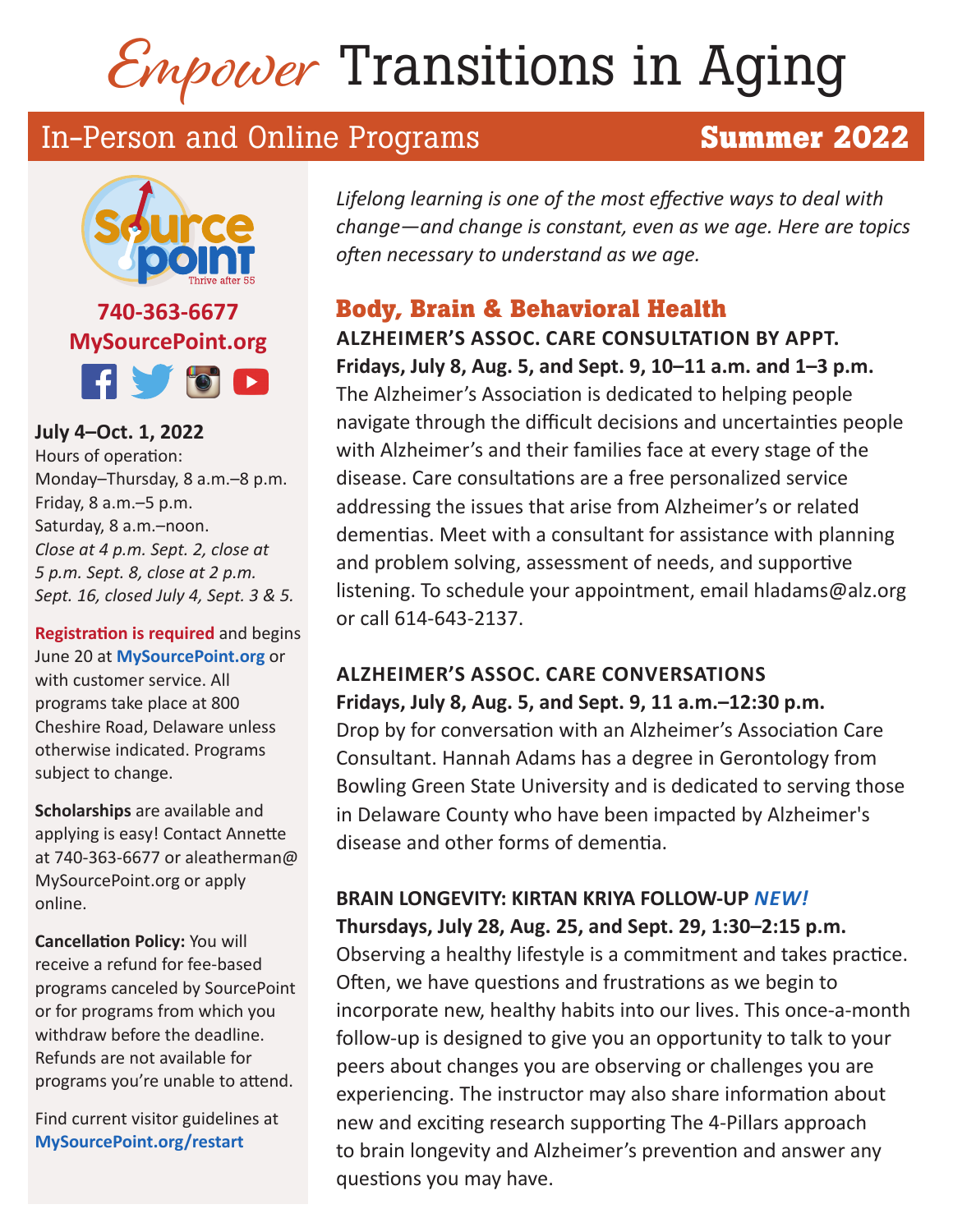#### **BRAIN LONGEVITY: THE 4-PILLARS OF ALZHEIMER'S PREVENTION Thursdays, July 14, Aug. 4**

# **and 18, Sept. 1 and 15, 1:30– 2:30 p.m.**

This series on natural methods for prevention of Alzheimer's disease and other dementias consists of an introductory session and four workshops focused on The 4 Pillars of Alzheimer's Prevention. At the completion of the seriess, we offer a once-a-month group meeting to discuss what we have learned and how we are integrating the ideas into our lives. We will also practice the Kirtan Kriya together as a group, answer questions, and share information about our individual practices. Whether you are concerned about dementia for yourself or are a caregiver for someone with dementia, these seminars will have information to help you reduce stress and lower your risk of dementia.

**July 14: A Natural Method for Brain Longevity.** The statistics are startling. Every 67 seconds someone is diagnosed with Alzheimer's. As baby boomers age, the numbers in the U.S. are predicted to skyrocket to 16 million by 2050. Women are particularly vulnerable; two-thirds of all Alzheimer's patients are women. The

Alzheimer's Research & Prevention Foundation (ARPF) has conducted Alzheimer's Prevention research for over 20 years. ARPF believes, based on their research, that Alzheimer's can be prevented and effectively treated with natural methods. This workshop is designed to give you an overview of the 4 Pillars of Alzheimer's Prevention and the research supporting it.

**Aug. 4: Stress Reduction.** We all know that chronic stress has harmful consequences like anxiety, depression, and brain inflammation, all risk factors for premature cognitive decline and Alzheimer's. A growing body of evidence supports the effectiveness of meditation as a stress management tool and, thus, a pathway to dementia prevention. We will learn about a simple meditation technique called the Kirtan Kriya. It is easy to do and takes just 12 minutes a day. Research shows this meditation has a positive impact on memory and overall wellness.

**Aug. 18: Psycho-Social Well Being.** Learn how socialization with likeminded people, patience, compassion, and purpose play a role in prevention

of Alzheimer's and other dementias. We will talk about Blue Zones and common habits of people who live to be over 100 years old. We will look at the personal and collective benefit of kindness for health and aging, identify obstacles to joy, and explore ways to kindle emotional well-being.

**Sept. 1: Physical and Mental Exercise.** Research shows a combination of aerobic exercise and strength training reduces the risk of Alzheimer's by a whopping 50%! Mental exercise or "brain aerobics" boosts oxygen and blood flow to the brain resulting in bigger, healthier brains. Learn about simple exercises that will nourish both mind and body. *The Brain Longevity® Yoga Exercises* are simple to learn. You will discover easy movements, breathing practices and meditation techniques to rejuvenate body and mind and slow the aging process.

#### **Sept. 15: Diet and Nutrition.**

Explore *The Brain Longevity® Prescription: How Food, Not Drugs, Prevents Alzheimer's and May Reverse Memory Loss.* Learn how diet and supplementation play a role in brain health and dementia prevention. We will discuss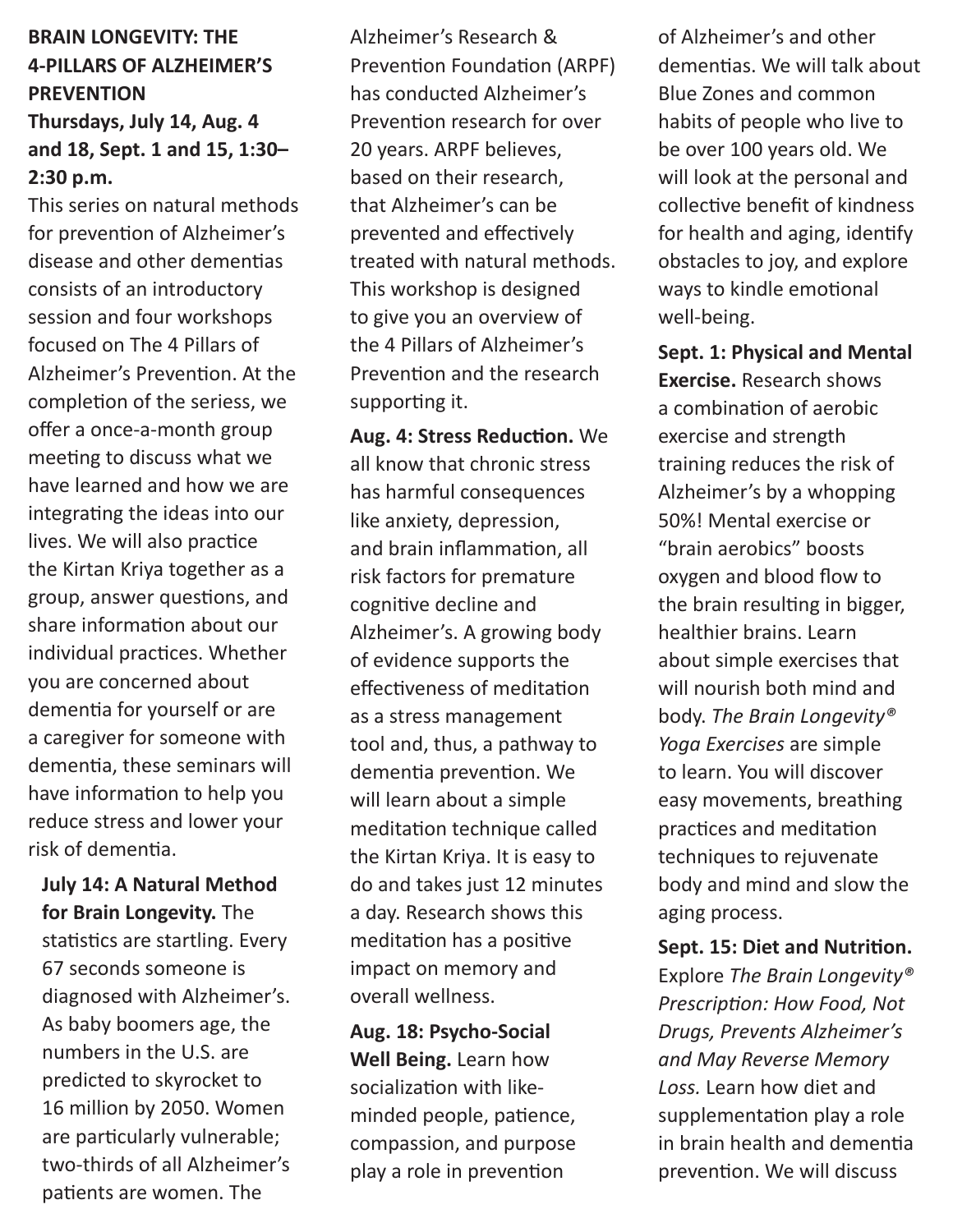nutritional components that make up a brain longevity diet and the connection between memory, diet, and genetics. Learn about dietary habits of people in the Blue Zones where people routinely live to be over 100. We will share fun, healthy recipes and talk about the best ways to make brain enhancing dietary changes easy and appealing.

#### **HEALTH IN ACTION: CHRONIC PAIN SELF-MANAGEMENT** *NEW!* **Thursdays, Aug. 25–Sept. 29, 9:30 a.m.–noon.**

This interactive, six-week workshop provides tools to set your own goals and make stepby-step plans to improve your health, regaining control of the things that matter to you! This is for you if you:

- •Have long-term pain or care for someone living with chronic pain.
- Are looking for better ways to manage pain symptoms.
- Feel limited in your activities.
- Feel tired, alone, or fearful because of your health or the health of your loved one. Topics include:
- Setting and achieving personal goals.
- Strategies to deal with pain, stress, fatigue, and depression.
- •Using physical activity to maintain and improve

strength, flexibility, and endurance.

- •How to use medications safely and appropriately.
- Better ways to talk with your doctor and your family about your pain.

#### **PARKINSON'S SUPPORT: SPEECH THERAPY Second and fourth Wednesdays of each month, 2:30‒3:30 p.m.**

A specialist from Delaware Speech & Hearing Center helps those with Parkinson's learn to speak louder and clearer.

#### **Financial, Insurance & Legal**

**LEGAL AID BY APPOINTMENT Fourth Thursday of each month, 9 a.m.‒2 p.m., by appt.**  Legal Aid Society services include wills, POA, avoiding probate after a loved one passes, rental eviction, home foreclosure, domestic violence, divorce, and public assistance, such as Medicaid, food stamps, SSI Disability, SSDI benefits, public housing evictions, and disability benefits. Call Karen McVay at 888-301-2411, ext. 273 to make an appointment.

**MANAGING MONEY** *NEW!* **Thursday, Aug 18, 6:30–7:30 p.m., at Community Library, 44 Burrer Dr., Sunbury.** Presented by the Alzheimer's

Association, this program is intended for people who provide care for someone living with Alzheimer's, another dementia, or a chronic illness, and provides general information on legal, financial, and medical issues, as well as activities that will help you create a financial plan.

#### **MEDICARE: NEW TO MEDICARE**

**Saturdays, July 9, Aug. 6 or Sept. 10, 10 a.m.–noon. Wednesdays, July 13, 10 a.m. –noon, or July 20, Aug. 24, or Sept. 28, 6–8 p.m. Tuesday, Aug. 2, 10 a.m.–noon, at Orange Branch/Delaware County District Library, 7171 Gooding Blvd., Delaware.** Learn the basics of Medicare, whether you're becoming eligible for the first time or assisting a loved one.

**MEDICARE: FILL THE GAP Tuesday, Aug. 23, 10 a.m.– 11:30 a.m., at Orange Branch/ Delaware County District Library, 7171 Gooding Blvd., Delaware.**

If you're looking for a Medicare Supplement Plan to help cover costs, this workshop gives you a better understanding of supplements, including terms and how to obtain rates.